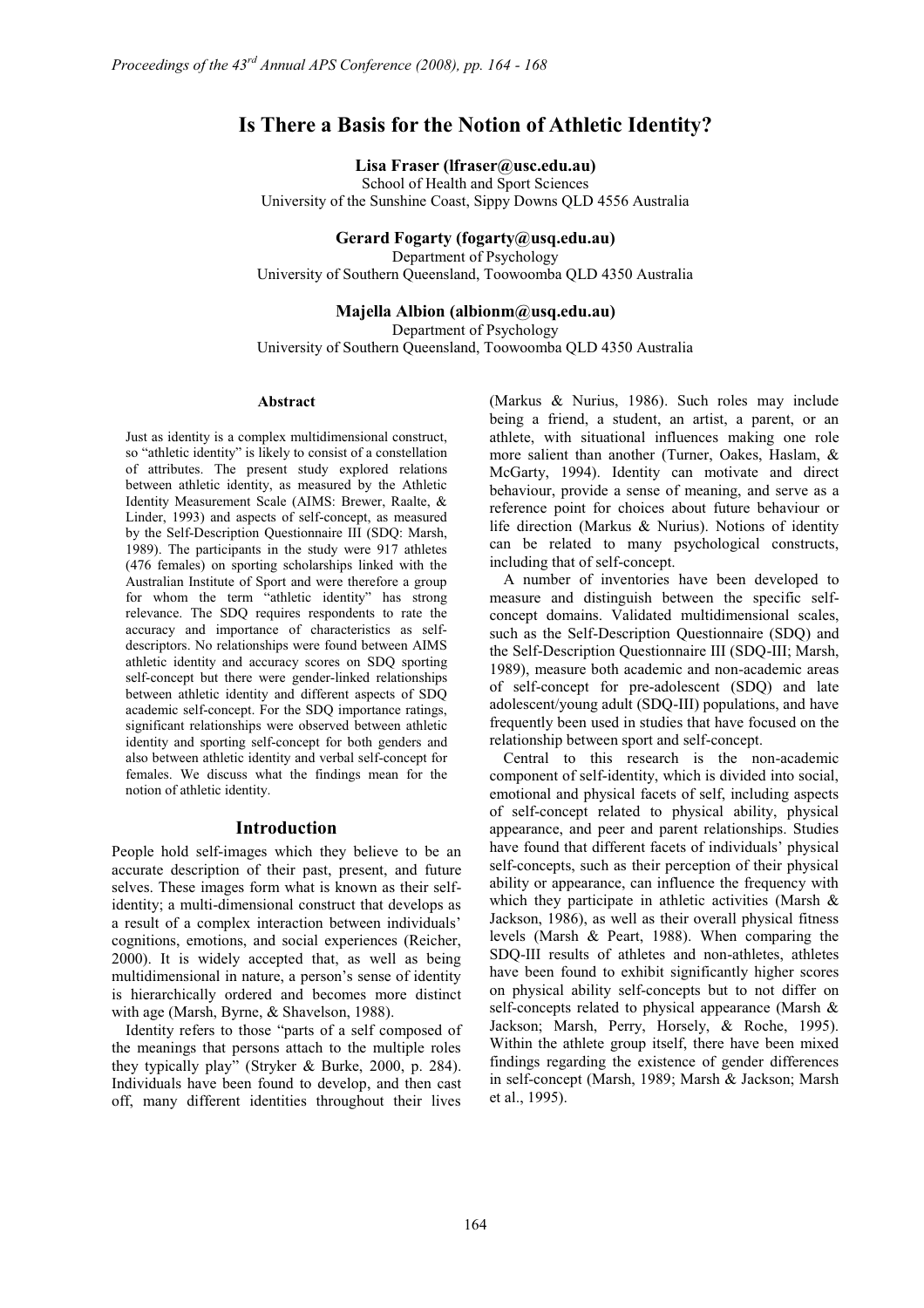#### **Athletic Identity**

A dimension of identity that has received much attention in the psychological literature, and has been found to significantly impact upon an individual's personal and psychological development, is athletic identity, which is a measure of the "degree to which an individual identifies with the athlete role" (Brewer, Van Raalte, & Linder, 1993, p. 237). The high interest in this concept is unsurprising due to the recent increase in professionalism in sport throughout the world, especially in Australia. Linked with these developments, many athletes continue to increase the physical and mental energy they devote to practice and competition in the hope that their athletic talents may lead to a full-time professional career. This commitment leaves many athletes little time to participate in, or to explore, other activities.

Brewer et al. (1993) suggested that athletic identity is stronger in males than females but other research has not demonstrated this same gender effect. Considering that the role of gender in our society is dynamic, especially in relation to sport involvement, this relationship is worthy of further investigation.

Many positive physiological and psychosocial outcomes have been linked to a strong, but not exclusive, athletic identity. These include higher sport and exercise participation rates (Brewer et al., 1993), good health and physical fitness (Marsh, 1993), and greater global self-esteem (Marsh et al., 1995). Further studies report that identification with the athletic role has positive consequences for the development of social skills and relationships, as well as confidence in other areas of life (Richards & Aries, 1999; Petitpas, 1978). However, research has also shown that if individuals develop a strong and exclusive athletic identity and fail to develop any alternate identity roles, there is an increased risk of experiencing psychosocial and career identity issues later in life (Brewer et al.). Wiechman and Williams (1997) found that this type of extreme identity may result in identity foreclosure. This is when the athletic aspect of self dominates all other aspects, thereby hindering the development of a multidimensional self-concept. Horton and Mack (2000) found no evidence of this, reporting that individuals with high levels of athletic identity ranked the athletic role no higher in their lives than those with lower levels of athletic identity, and therefore were not considered to be restricted from experiencing other life roles.

Despite a significant amount of research on the positive and negative impact that an exclusive athletic identity may have on self-identity, there is a limited amount of information on identity characteristics that are commonly possessed by individuals who have high levels of athletic identity. Previous studies have analysed the differences between elite athletes and nonathletes on multiple dimensions of identity (Marsh & Jackson, 1986; Marsh et al., 1995). However, no connection has been made in terms of the relationship between levels of athletic identity and these constructs.

This project aims to investigate whether a distinctive athletic profile exists in relation to the dominant dimensions of identity characteristics possessed by elite athletes. This involves exploring the characteristics of self-identity that elite athletes report as accurate representations of themselves, and how important they rate specific dimensions of self to be. This project also aims to further explore gender differences in athletic identity and in relation to the dominant dimensions of self-identity endorsed by elite athletes.

#### **Method**

## **Participants**

Survey forms were distributed to all athletes on scholarship ( $n = 2915$ ) at Australia's State or Territory Academies or Institutes of Sport in 2003. Completed surveys were returned by 917 (476 females) athletes, giving a response rate of 31.5%. Participants ranged in age from  $11-60$  years  $(M=19.3, SD=4.9)$ . They represented all states and territories and 48 different sports, with the largest numbers involved with basketball (100), soccer (83), swimming (81), hockey (73), cricket (61), rowing (60), water polo (57), netball (49), athletics (48), and baseball (44).

#### **Assessment Tools**

**Self-Description Questionnaire III (SDQ-III Short version; Marsh, 1989).** Identity was measured using the short version of the SDQ-III, a 13-item scale which measures 13 different facets of self. These facets are: Math, Physical Appearance, General, Esteem, Honesty/Trustworthiness, Physical Ability, Verbal, Emotional Stability, Parent Relationships, Academic (General), Same-Sex Relationships, Opposite-Sex Relationships, Spiritual Values/Religion, and Problem-Solving. For this study, respondents were presented with statements about 12 of the 13 facets of self (General Esteem item excluded) and asked to indicate the accuracy and importance of those characteristics for themselves. Items were rated on a 9-point scale, with 1 indicating *not accurate* or *not important*, and 9 indicating *very accurate* or *very important*. The full version of the SDQ-III is one of the strongest multidimensional instruments available to measure the selfconcept of populations within the late adolescent to early adulthood age-group in terms of psychometric properties and construct validation (Byrne, 1996). The external validity of the scale, as well as the reliability of the subscales, which range from the .80s to the low- .90s, has been demonstrated. The short version of the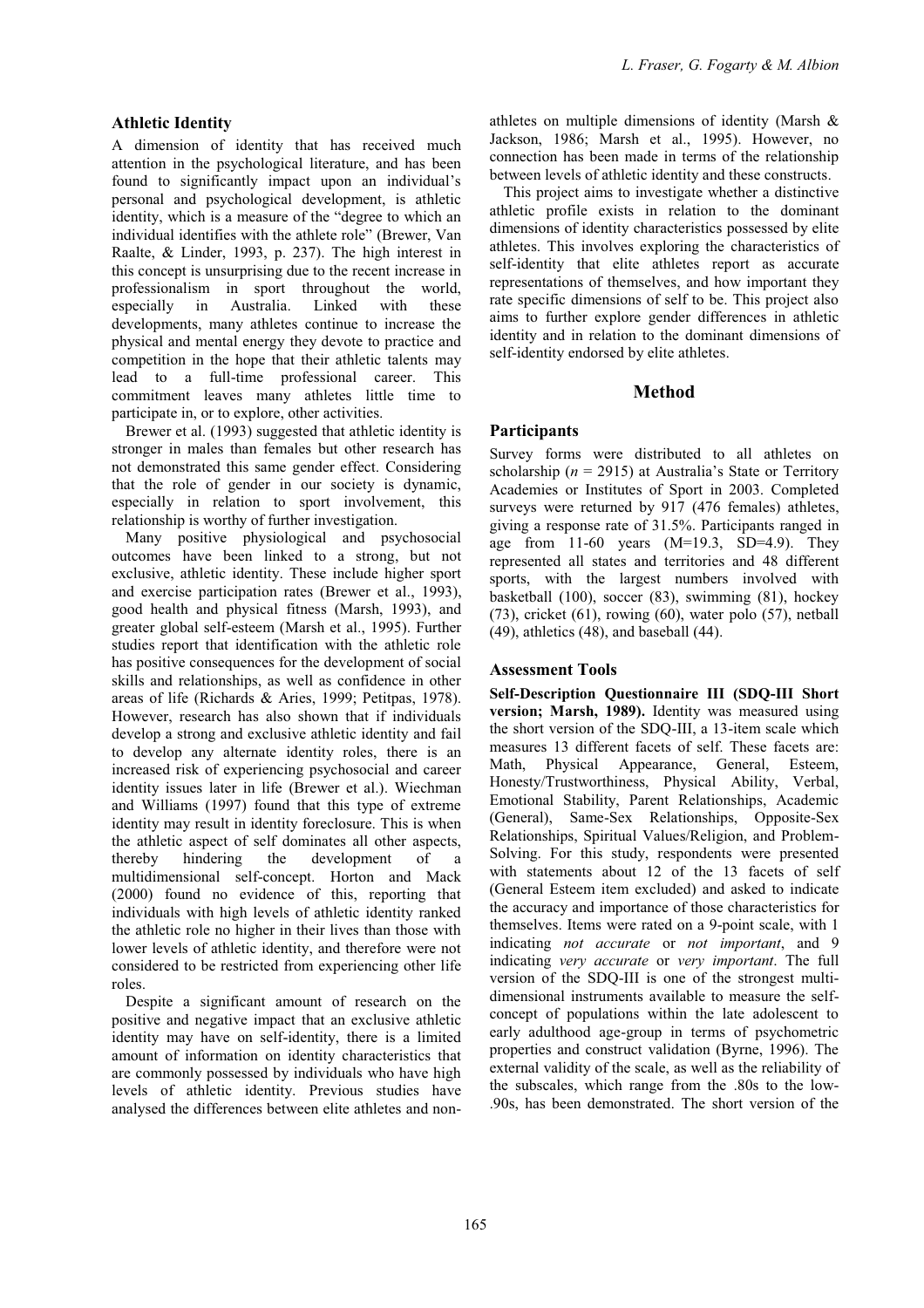SDQ-III has been confirmed as being psychometrically suitable for research purposes (Marsh & Jackson, 1986).

**Athletic Identity Measurement Scale (AIMS; Brewer, Raalte, & Linder, 1993)** The AIMS is a 10 item scale which provides a measure of the extent to which an individual identifies as an athlete. The reliability and construct validity properties of the AIMS were established by Brewer et al. (1993). Respondents indicate their level of agreement with 10 statements on a 5-point Likert scale, ranging from 1 (*Strongly disagree*) to 5 (*Strongly agree*). The total score is used to provide an overall measure of athletic identity, with higher scores indicating stronger identification with the athletic role.

#### **Procedure**

Survey forms were distributed by the Athlete Career and Education (ACE) coordinators in each state. Confidentiality was assured by asking athletes to seal their completed forms in the envelopes provided and to return them to their ACE coordinator, or mail them (reply paid) to the researchers.

## **Results**

Reliability analysis of the AIMS revealed satisfactory internal consistency for the scale, with a Cronbach's alpha of .78. Reliability analysis of the SDQ-III accuracy and importance scales also revealed satisfactory internal consistencies, with Cronbach's alphas of .82 and .83 respectively. AIMS mean scores and standard deviations are shown in Table 1. An independent samples t-test compared the AIMS scores for males and females. There were no significant differences (*p>*.05).

Table 1: AIMS Means and Standard Deviations

| Participants       |     | Mean  | <b>Standard Deviation</b> |
|--------------------|-----|-------|---------------------------|
| <b>Total Group</b> | 893 | 36.33 | 5.5                       |
| Males              | 430 | 36.62 | 5.8                       |
| Females            | 463 | 36.06 | 5.2                       |

The means and standard deviations for each of the 12 subscales of the SDQ-III are shown in Table 2. Characteristics that were strongly endorsed as being accurate self-descriptions for this group were sporting ability, honesty/reliability/trustworthiness, and good interaction with parents. Indicators of interpersonal relationships were rated more highly  $(p < .01)$  than intellectual abilities (except for verbal skills). Characteristics that were least endorsed were physical appearance and spirituality/religiosity. The rank order of attributes changed slightly when athletes rated their

importance. The characteristics rated as most important were honesty/reliability/trustworthiness, good interactions with parents, and emotional stability. While physical ability had been ranked as the most accurate descriptor, it was seen as less important than many other attributes, ranking  $5<sup>th</sup>$  behind verbal ability. With a rating of 7.53, verbal skills were seen to be more important  $(p < .01)$  than problem solving  $(6.87)$  and maths skills (6.67). General academic ability (7.18) was ranked  $6<sup>th</sup>$  in the list, behind physical ability (7.37). Just as respondents had been least likely to describe themselves as physically attractive or spiritual, they also considered these to be their least important characteristics.

Table 2: SDQ-III Means and Standard Deviations

| Item                  | Accuracy |     | Importance |     |
|-----------------------|----------|-----|------------|-----|
|                       | M        | SD  | M          | SD  |
| Sports/physical       | 7.83     | 1.4 | 7.37       | 1.6 |
| ability               |          |     |            |     |
| Physically attractive | 5.87     | 1.7 | 5.56       | 2.1 |
| Interactions opposite | 7.00     | 1.6 | 6.90       | 1.7 |
| sex                   |          |     |            |     |
| Interaction same sex  | 7.31     | 1.5 | 7.14       | 1.7 |
| Interactions with     | 7.57     | 1.7 | 8.05       | 1.5 |
| parents               |          |     |            |     |
| Emotional stability   | 7.09     | 1.7 | 7.60       | 1.6 |
| Spiritual/religious   | 4.02     | 2.5 | 4.06       | 2.6 |
| Honest/reliable/      | 7.72     | 1.4 | 8.19       | 1.4 |
| trustworthy           |          |     |            |     |
| Verbal skills         | 7.09     | 1.5 | 7.53       | 1.5 |
| Mathematical ability  | 6.51     | 1.7 | 6.67       | 1.8 |
| Academic              | 6.76     | 1.7 | 7.18       | 1.7 |
| Problem solving       | 6.59     | 1.7 | 6.87       | 1.8 |

## **Analysis of Group Differences**

A one-way between groups MANOVA was performed to investigate gender differences in relation to the mean scores of the SDQ-III accuracy and importance ratings of self-descriptors. A significant difference was found between males and females on both the accuracy and importance ratings of the SDQ-III with  $F(12, 861) =$ 14.94,  $p = .00$  and *F* (12, 853) = 4.97,  $p = .00$ respectively. When the SDQ-III accuracy items were considered separately, male athletes were found to rate physical attractiveness  $[F (1, 872) = 52.76, p < .01]$ , interactions with the opposite sex  $[F(1, 872) = 10.08, p]$  $<$  0.01], emotional stability [*F* (1, 872) = 30.95, p  $<$  0.01], and problem-solving  $[F (1, 872) = 17.42, p < .05]$ significantly higher than female athletes. In relation to the SDQ-III importance items, male athletes were found to rank the importance of physical attractiveness [*F* (1,  $864$ ) = 6.10, p < .051 and interactions with the opposite sex  $[F (1, 864) = 11.32, p < .05]$  significantly higher than female athletes. Female athletes were found to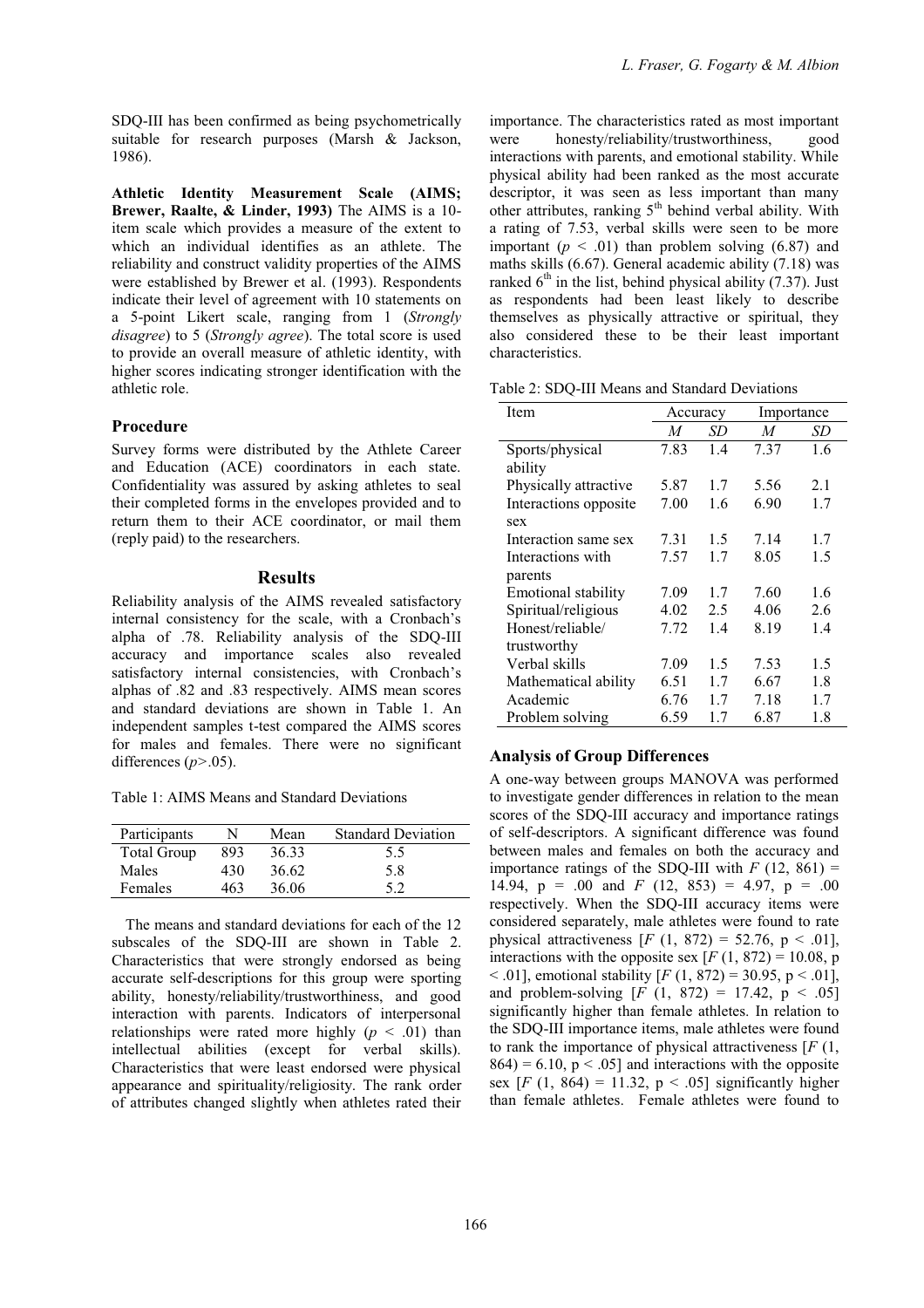rank verbal skills  $[F (1, 864) = 5.67, p < .05]$  as being significantly more important than males athletes.

To complete these analyses of gender differences, the weighted accuracy x importance scores were subjected to a one-way between groups MANOVA. A statistically significant overall difference was found between males and females with  $F(12, 851) = 12.84$ ,  $p < .01$ . Post-hoc univariate tests revealed that there were significant differences in the case of four of the product means, with male athletes found to rate physical attractiveness  $[F (1, 862) = 33.50, p < .01]$ , interactions with the opposite sex  $[F (1, 862) = 15.42, p < .05]$ , emotional stability  $[F (1, 862) = 20.26, p < .01]$ , and problemsolving  $[F (1, 862) = 9.17, p < .01]$  significantly higher than female athletes.

#### **Analysing Relationships**

A second aim of this study was to explore relations between athletic identity, as measured by AIMS, and facets of self-concept, as measured by SDQ-III. These correlations are presented in Table 3. In terms of the accuracy component of the SDQ-III, athletic identity was negatively correlated with problem-solving, mathematical ability, and general academic ability. In terms of the importance component of the SDQ-III, athletic identity was significantly correlated with physical ability and verbal skills.

Table 3: Pearson Correlations between AIMS and SDQ

| SDO-III Items                                                                        | Accuracy  | Importance |  |  |  |
|--------------------------------------------------------------------------------------|-----------|------------|--|--|--|
|                                                                                      |           |            |  |  |  |
| Sports/physical ability                                                              | .037      | $.262**$   |  |  |  |
| Physically attractive                                                                | $-.023$   | .058       |  |  |  |
| Interactions opposite sex                                                            | $-.014$   | $-.011$    |  |  |  |
| Interactions same sex                                                                | .008      | .048       |  |  |  |
| Interactions with parents                                                            | $-.017$   | .006       |  |  |  |
| Emotional stability                                                                  | $-.024$   | $-.023$    |  |  |  |
| Spiritual/religious                                                                  | $-.005$   | $-.029$    |  |  |  |
| Honest/reliable/trustworthy                                                          | $-.019$   | .014       |  |  |  |
| Verbal skills                                                                        | .065      | $.102**$   |  |  |  |
| Mathematical ability                                                                 | $-.120**$ | .001       |  |  |  |
| Academic                                                                             | $-.114**$ | $-.026$    |  |  |  |
| Problem solving                                                                      | $-0.085*$ | $-.030$    |  |  |  |
| $M_{\ell}$ $\star$ $\star$ 1. $\ldots$ $\star$ 0.1. $\star$ 1. $\ldots$ $\star$ 0.05 |           |            |  |  |  |

*Note:* \*\* denotes  $p<01$ ; \* denotes  $p<0.05$ 

Because of the already-noted gender differences in some facets of self-concept, we repeated these analyses of the relations between athletic identity and selfconcept for each gender separately. In terms of the accuracy component of the SDQ-III, for females athletic identity was positively correlated with verbal skills ( $r = .173$ ,  $p < .01$ ). For males, athletic identity was negatively correlated with mathematical ability  $(r = -$ .239, p<0.01), general academic skills ( $r = -0.210$ , p <

0.01), and problem-solving  $(r = -.206, p < 0.05)$ . In relation to the importance component of the SDQ-III, female athletic identity was positively correlated with physical ability ( $r = .286$ ,  $p < 0.01$ ), verbal skills ( $r =$ .164,  $p < 0.01$ ), and interactions with the same sex ( $r =$ .101, p < 0.05), and negatively correlated with spirituality/religiosity ( $r = -108$ ,  $p < 0.05$ ). For males, athletic identity was positively correlated with physical ability self-concept ( $r = .239$ ,  $p < 0.01$ ).

#### **Discussion**

As a group, the athletes identified themselves as possessing a high level of physical ability, as being honest and reliable individuals, and as having good interactions with their parents. They were also found to value honesty, emotional stability, and sharing positive interactions with their parents. Physical appearance and spirituality/religiosity were the dimensions of selfidentity rated by the group as being both the least accurate and the least important to them.

There were no differences in the athletic identity levels of male and female athletes in this study. However, there were gender differences in relation to self-description. Male athletes felt that they were more attractive, had better interactions with the opposite sex, were more emotionally stable, and better at problemsolving than their female counterparts. Male athletes were also found to give higher ratings to physical attractiveness and interactions with the opposite sex.

When looking at the relationship between the AIMS and the SDQ-III, results showed that knowing an individual's level of athletic identity tells us something about how that individual is likely to rate himself or herself on a number of other aspects of identity. Athletes with higher levels of athletic identity usually rate themselves as having lower levels of academic, maths, and problem-solving abilities. This tendency is stronger in male than female athletes. Females with higher levels of athletic identity, on the other hand, are more likely to rate themselves as having stronger verbal skills and better interactions with the same sex. As expected, both male and female elite athletes were more likely to rate physical ability as being an important aspect of their self-identity.

These empirical outcomes are significant from a counselling point of view. Albion and Fogarty (2002; 2005) argued that, except for a small group of athletes preparing for careers in highly paid sports, there is no evidence that elite athletes in Australia show evidence of identity foreclosure. Nor is there evidence of gender differences. Murphy, Petitpas, and Brewer (1996) reached the same conclusion about US student athletes. Our results in this study suggest that one should not be too hasty drawing conclusions about equivalence across populations. There may not be gender differences on